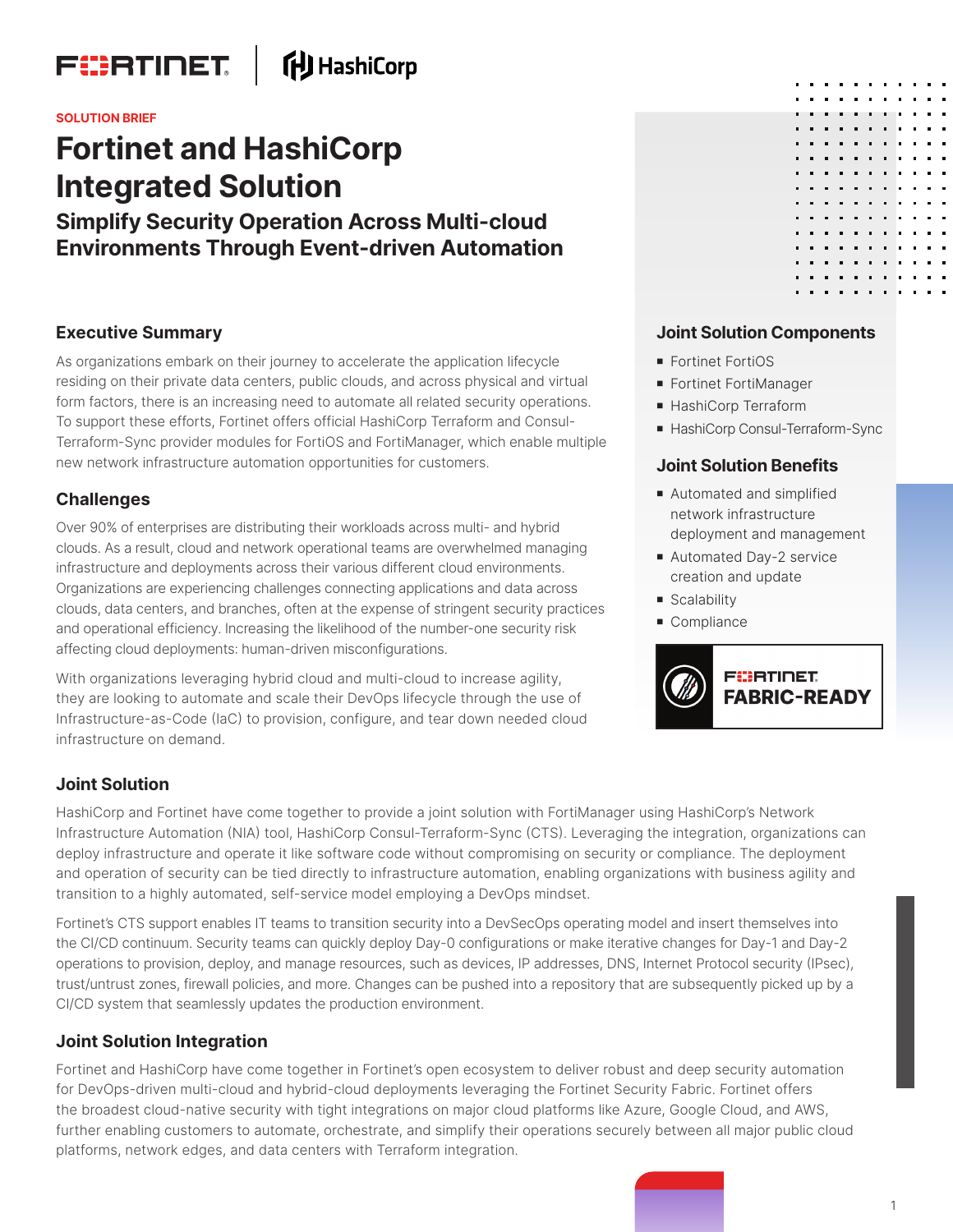The Fortinet Security Fabric is coordinated through the FortiManager management center, which provides NetOps, SecOps, and DevOps teams with a single-pane-of-glass interface to simplify security orchestration, enforcement, and compliance. Additionally, the FortiGate virtual next-generation firewall can be deployed natively in multiple private and public cloud environments. This provides robust, scalable network security across the distributed network—enabling secure access to cloudbased applications and resources, establishing and maintaining virtual network protection in any cloud, and ensuring consistent and robust network security policies across a multi-cloud environment.

#### **FortiManager Terraform Provider**

Terraform is an open-source IaC software tool that provides a consistent CLI workflow to manage hundreds of cloud services. Terraform codifies cloud APIs into declarative configuration files.

At a high level, Terraform functions as an abstraction layer by providing a uniform language for invoking CRUD (create, read, update, delete) operations on various systems. However, to perform those functions in different environments, Terraform requires a layer responsible for translating between the Terraform configuration language and the specific product operations invoked via API. This layer is called the Terraform provider.

The Terraform provider enables security teams to use a declarative syntax to deploy security IaC in a fashion similar to the strategies used by application developers. Terraform can use code to orchestrate various cloud objects, devices on the cloud, and orchestrate the objects in these devices, which greatly improves the flexibility of deployment, shortens the deployment cycle, and makes large-scale dynamic deployment a reality, of great significance for deploying FortiOS on the cloud.

The Fortinet Terraform provider uses Terraform to automate infrastructure and security deployments, enabling an agile operating model based on Terraform providers for FortiOS and FortiManager. This solution can be used to deploy anything from a single VPC or VNet to complex multi-cloud environments and solutions for on-premises environments. The Fortinet Terraform provider also works with Terraform Enterprise, enabling organizations to effectively collaborate and use it in conjunction with other Terraform providers.

#### **FortiManager Consul Provider: The Consul-Terraform-Sync Module**

Consul uses service identities and traditional networking practices to help organizations securely connect applications running in any environment. The Consul-Terraform-Sync runs as a daemon that enables a publisher-subscriber paradigm between Consul and FortiManager-based devices to support network infrastructure automation (NIA).

As shown in Figure 1, Consul-Terraform-Sync subscribes to updates from the Consul catalog and executes one or more automation "tasks" with appropriate value of service variables based on those updates. Consul-Terraform-Sync leverages Terraform as the underlying automation tool and utilizes the Terraform provider ecosystem to drive relevant change to the network infrastructure. Each task consists of a runbook automation written as a compatible Terraform module using resources and data sources for the underlying network infrastructure provider.



Figure 1: The FortiManager Terraform and CTS-AGPU module.